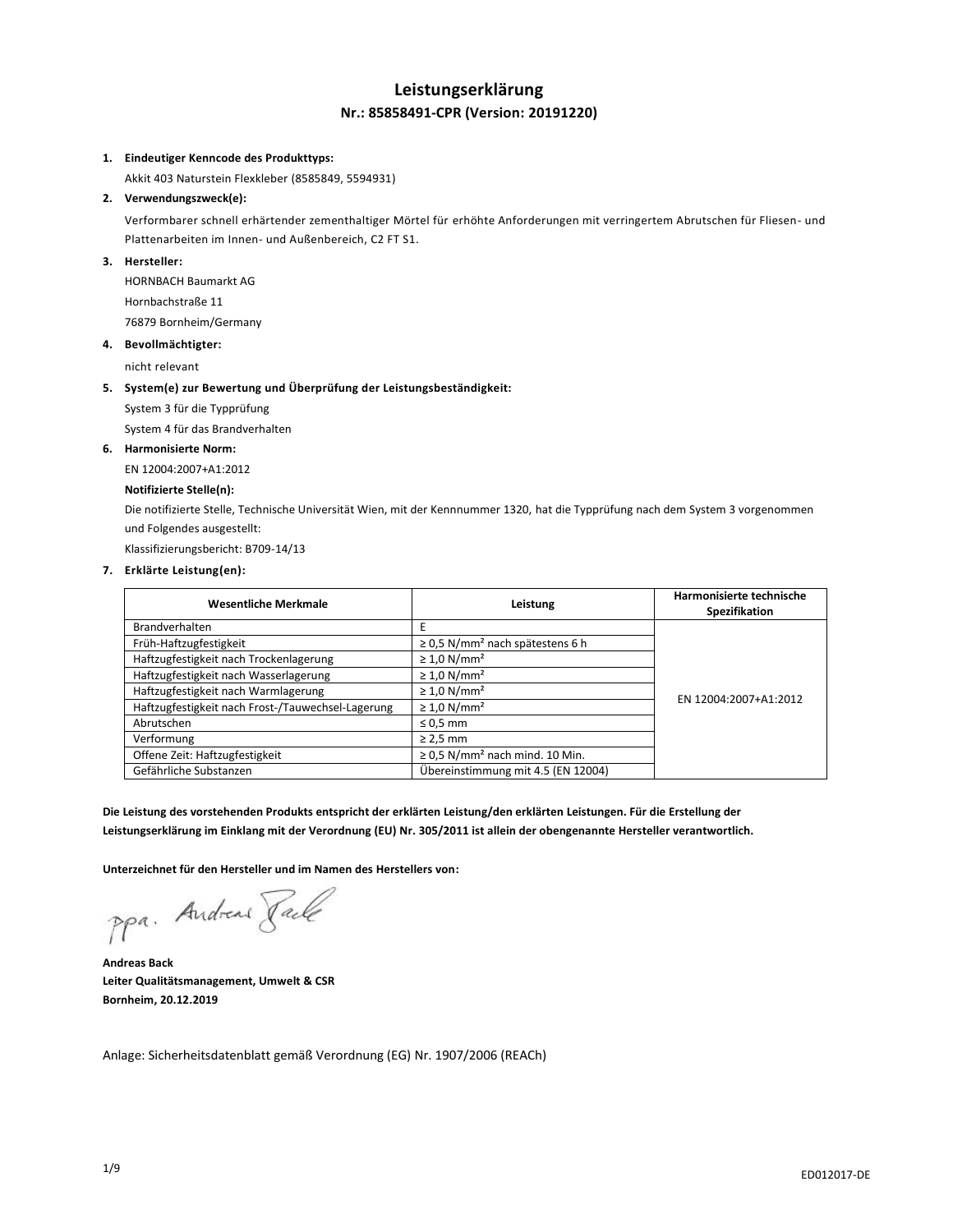# **Declaration of Performance No 85858491-CPR (Version: 20191220)**

### **1. Unique identification code of the product-type:**

Akkit 403 Flexible adhesive for natural stone (8585849, 5594931)

**2. Intended use/es:**

High-performance, deformable, fast setting cementitious adhesive with reduced slipping, for ceramic tiles and stone material in indoor and outdoor areas, C2 FT S1.

## **3. Manufacturer:**

HORNBACH Baumarkt AG Hornbachstraße 11 76879 Bornheim/Germany

### **4. Authorised representative:**

not relevant

### **5. System/s of AVCP:**

System 3 for the type test

System 4 for reaction to fire

### **6. Harmonised standard:**

EN 12004:2007+A1:2012

## **Notified body/ies:**

The notified body, Technical University of Vienna, carrying identification number 1320, has performed the type test following system 3 and issued the following:

classification report: B709-14/13

## **7. Declared performance/s:**

| <b>Essential characteristics</b>                            | Performance                                         | Harmonised technical specification |
|-------------------------------------------------------------|-----------------------------------------------------|------------------------------------|
| Reaction to fire                                            | E                                                   |                                    |
| Early tensile adhesion strength                             | $\geq$ 0.5 N/mm <sup>2</sup> after no more than 6 h |                                    |
| Tensile adhesion strength after dry storage                 | $\geq 1.0$ N/mm <sup>2</sup>                        |                                    |
| Tensile adhesion strength after water storage               | $\geq 1.0$ N/mm <sup>2</sup>                        |                                    |
| Tensile adhesion strength after warm storage                | $\geq 1.0$ N/mm <sup>2</sup>                        | EN 12004:2007+A1:2012              |
| Tensile adhesion strength after frost / thaw storage cycles | $\geq 1.0$ N/mm <sup>2</sup>                        |                                    |
| Slipping                                                    | $\leq 0.5$ mm                                       |                                    |
| Deformation                                                 | $\geq$ 2,5 mm                                       |                                    |
| Open time: Tensile adhesion strength                        | $\geq$ 0.5 N/mm <sup>2</sup> after at least 10 min  |                                    |
| Harmful substances                                          | Conformity with 4.5 (EN 12004)                      |                                    |

**The performance of the product identified above is in conformity with the set of declared performance/s. This declaration of performance is issued, in accordance with Regulation (EU) No 305/2011, under the sole responsibility of the manufacturer identified above.**

**Signed for and on behalf of the manufacturer by:**

ppa. Andreas Faile

**Andreas Back Head of Quality Assurance, Environmental Issues & CSR At Bornheim on 20.12.2019**

Appendix: Material safety data sheet according to regulation (EG) no. 1907/2006 (REACh)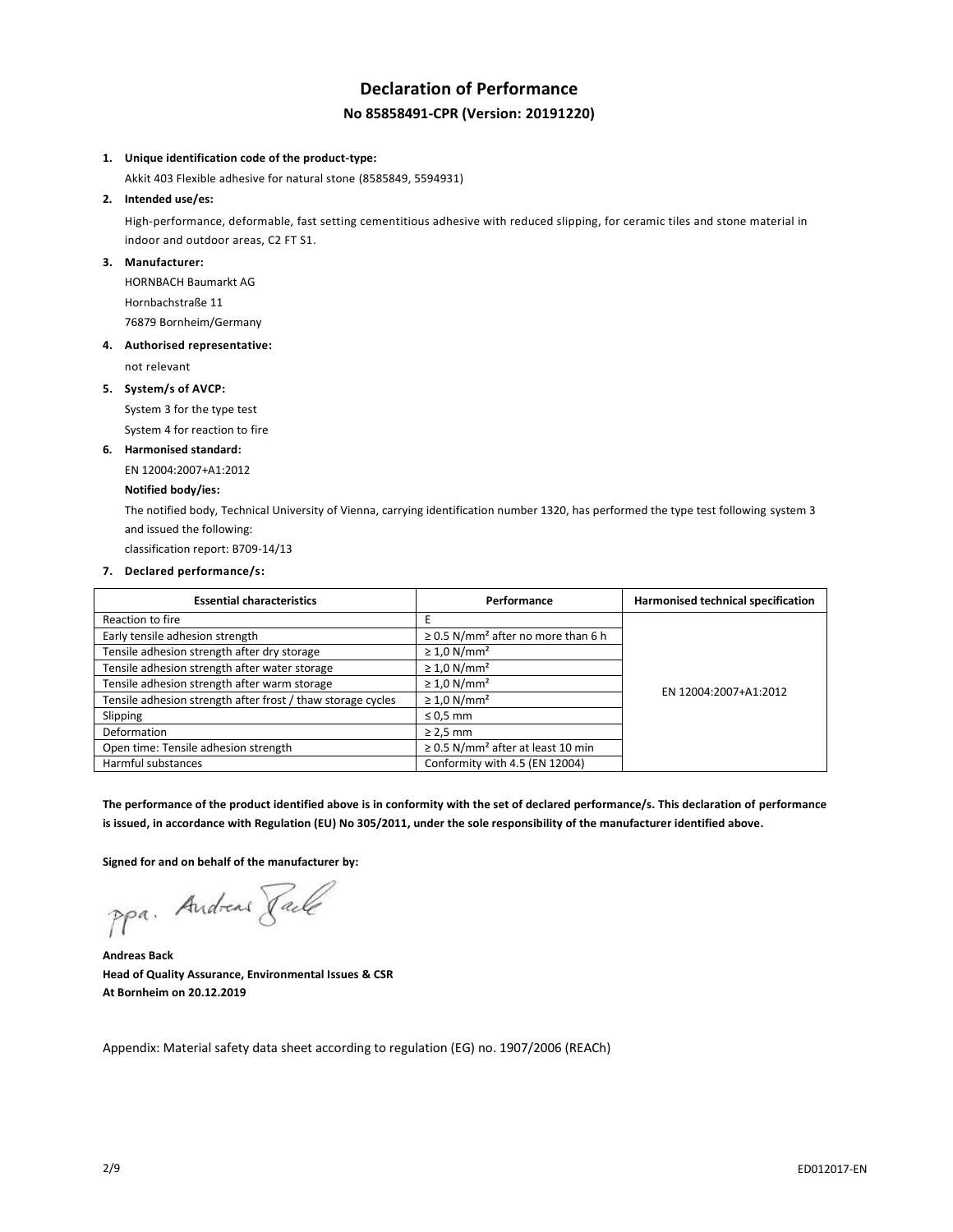# **Déclaration des Performances N <sup>o</sup> 85858491-CPR (Version 20191220)**

### **1. Code d'identification unique du produit type :**

Akkit 403 Colle flexible pierre naturelle (8585849, 5594931)

## **2. Usage(s) prévu(s) :**

Mortier malléable à base de ciment, à prise rapide, pour exigences supérieures avec glissement réduit pour la pose de carrela ges et de dalles à l'extérieur et l'intérieur, C2 FT S1.

## **3. Fabricant :**

HORNBACH Baumarkt AG Hornbachstraße 11 76879 Bornheim/Germany

### **4. Mandataire :**

non pertinent

### **5. Système(s) d'évaluation et de vérification de la constance des performances :**

Système 3 pour le contrôle de type

Système 4 pour le comportement au feu

## **6. Norme harmonisée :**

EN 12004:2007+A1:2012

## **Organisme(s) notifié(s) :**

L'institut agréé, Technische Universität Wien (Ecole polytechnique de Vienne), portant le numéro d'identification 1320, a effectué le contrôle de type selon le système 3 et a établi ce qui suit :

rapport de classification : B709-14/13

**7. Performance(s) déclarées :**

| Caractéristiques essentielles                                               | Performance                                                   | Spécifications techniques<br>harmonisées |
|-----------------------------------------------------------------------------|---------------------------------------------------------------|------------------------------------------|
| Comportement au feu                                                         | E                                                             |                                          |
| Résistance à l'arrachement précoce                                          | $\geq$ 0.5 N/mm <sup>2</sup> au bout de 6 h au<br>plus tard   |                                          |
| Résistance à l'arrachement après stockage au sec                            | $\geq 1.0$ N/mm <sup>2</sup>                                  |                                          |
| Résistance à l'arrachement après stockage en milieu humide                  | $\geq 1.0$ N/mm <sup>2</sup>                                  |                                          |
| Résistance à l'arrachement après stockage en milieu chaud                   | $\geq 1.0$ N/mm <sup>2</sup>                                  | EN 12004:2007+A1:2012                    |
| Résistance à l'arrachement après stockage exposé aux cycles de gel et dégel | $\geq 1.0$ N/mm <sup>2</sup>                                  |                                          |
| Glissement                                                                  | $\leq 0.5$ mm                                                 |                                          |
| Déformation                                                                 | $\geq$ 2,5 mm                                                 |                                          |
| Temps ouvert : Résistance à l'arrachement                                   | $\geq$ 0.5 N/mm <sup>2</sup> au bout de<br>10 minutes minimum |                                          |
| Substances dangereuses                                                      | Conforme à 4.5 (EN 12004)                                     |                                          |

**Les performances du produit identifié ci-dessus sont conformes aux performances déclarées. Conformément au règlement (UE) n <sup>o</sup> 305/2011, la présente déclaration des performances est établie sous la seule responsabilité du fabricant mentionné ci-dessus.**

**Signé pour le fabricant et en son nom par :**

ppa. Andreas Paule

**Andreas Back Directeur Management de la qualité & CSR À Bornheim, le 20.12.2019**

Annexe : Fiche technique de sécurité conformément au Règlement (UE) n° 1907/2006 (REACh)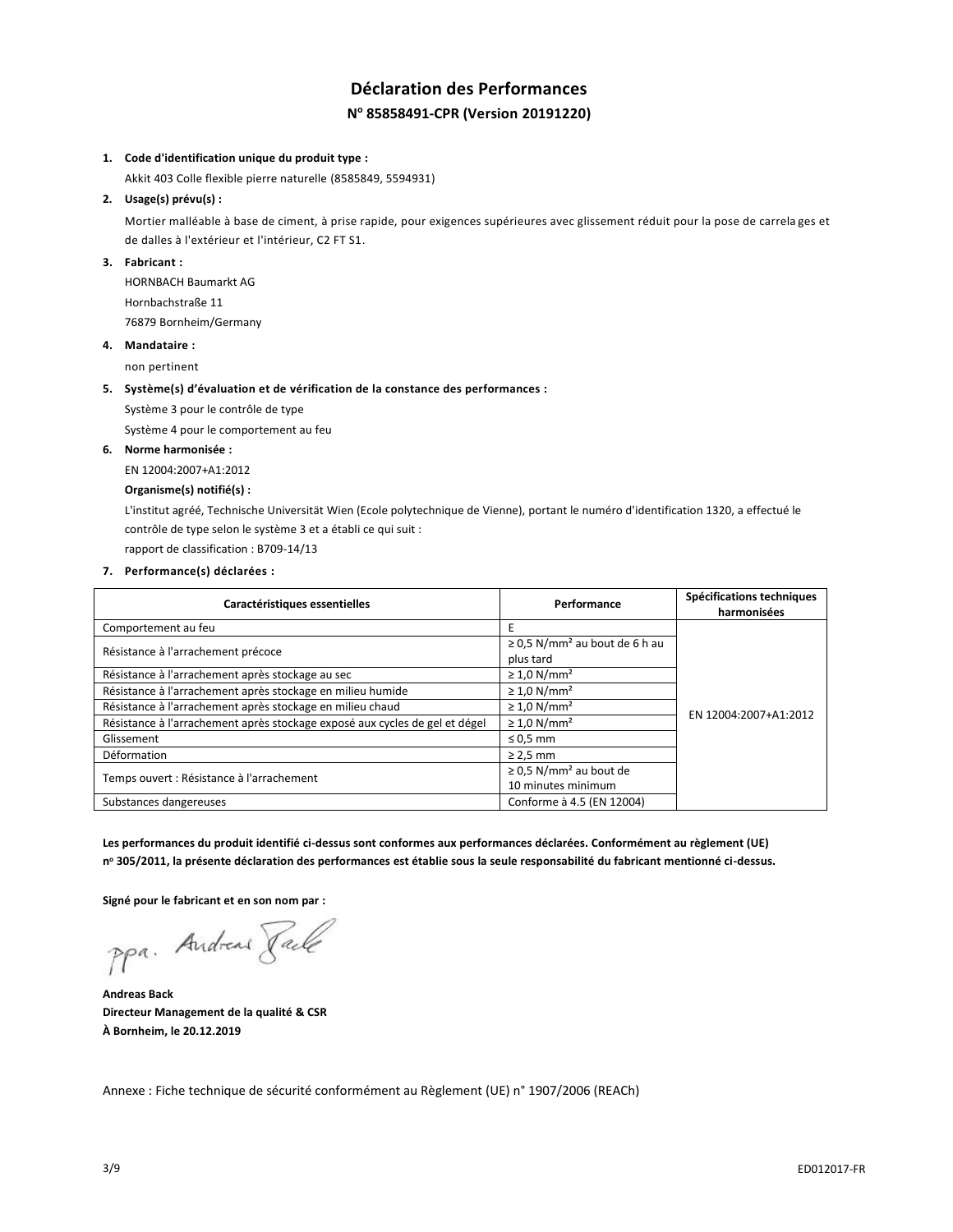# **Dichiarazione di Prestazione N. 85858491-CPR (Versione 20191220)**

#### **1. Codice di identificazione unico del prodotto-tipo:**

Akkit 403 Adesivo Flex pietra naturale (8585849, 5594931)

## **2. Usi previsti:**

Malta a base di cemento deformabile e a indurimento rapido per esigenze elevate con ridotto scivolamento per lavorazione con piastrelle e mattonelle in ambienti interno ed esterno, C2 FT S1.

## **3. Fabbricante:**

HORNBACH Baumarkt AG Hornbachstraße 11 76879 Bornheim/Germany

## **4. Mandatario:**

non rilevante

### **5. Sistemi di VVCP:**

Sistema 3 per la prova di tipo

Sistema 4 per il comportamento antincendio

### **6. Norma armonizzata:**

EN 12004:2007+A1:2012

## **Organismi notificati:**

L'ente di notifica, l'università tecnica di Vienna, con il codice identificativo 1320 ha realizzato la prova di tipo secondo il sistema 3 e il seguente:

rapporto di classificazione: B709-14/13

### **7. Prestazioni dichiarate:**

| Caratteristiche essenziali                              | Prestazioni                                      | Specifiche tecniche armonizzate |
|---------------------------------------------------------|--------------------------------------------------|---------------------------------|
| Reazione al fuoco                                       |                                                  |                                 |
| Resistenza alla trazione adesiva precoce                | $\geq$ 0,5 N/mm <sup>2</sup> dopo max. 6 h       |                                 |
| Resistenza alla trazione adesiva dopo deposito secco    | $\geq 1.0$ N/mm <sup>2</sup>                     |                                 |
| Resistenza alla trazione adesiva dopo imbibizione       | $\geq 1.0$ N/mm <sup>2</sup>                     |                                 |
| Resistenza alla trazione adesiva dopo cottura           | $\geq 1.0$ N/mm <sup>2</sup>                     |                                 |
| Resistenza alla trazione adesiva dopo conservazione con | $\geq 1.0$ N/mm <sup>2</sup>                     | EN 12004:2007+A1:2012           |
| alternanza di gelo e disgelo                            |                                                  |                                 |
| Scivolamento                                            | $\leq 0.5$ mm                                    |                                 |
| Deformazione                                            | $\geq$ 2,5 mm                                    |                                 |
| Tempo d'apertura: resistenza alla trazione adesiva      | $\geq$ 0,5 N/mm <sup>2</sup> dopo almeno 10 min. |                                 |
| Sostanze pericolose                                     | Accordo con 4.5 (EN 12004)                       |                                 |

**La prestazione del prodotto sopra identificato è conforme all'insieme delle prestazioni dichiarate. La presente dichiarazione di responsabilità viene emessa, in conformità al regolamento (UE) n. 305/2011, sotto la sola responsabilità del fabbricante sopra identificato.**

**Firmato a nome e per conto del fabbricante da:**

ppa. Andreas Pale

**Andreas Back Responsabile Qualità & CSR In Bornheim addì 20.12.2019**

Allegato: Scheda di dati in materia di sicurezza conformemente al regolamento (CE) n. 1907/2006 (REACh)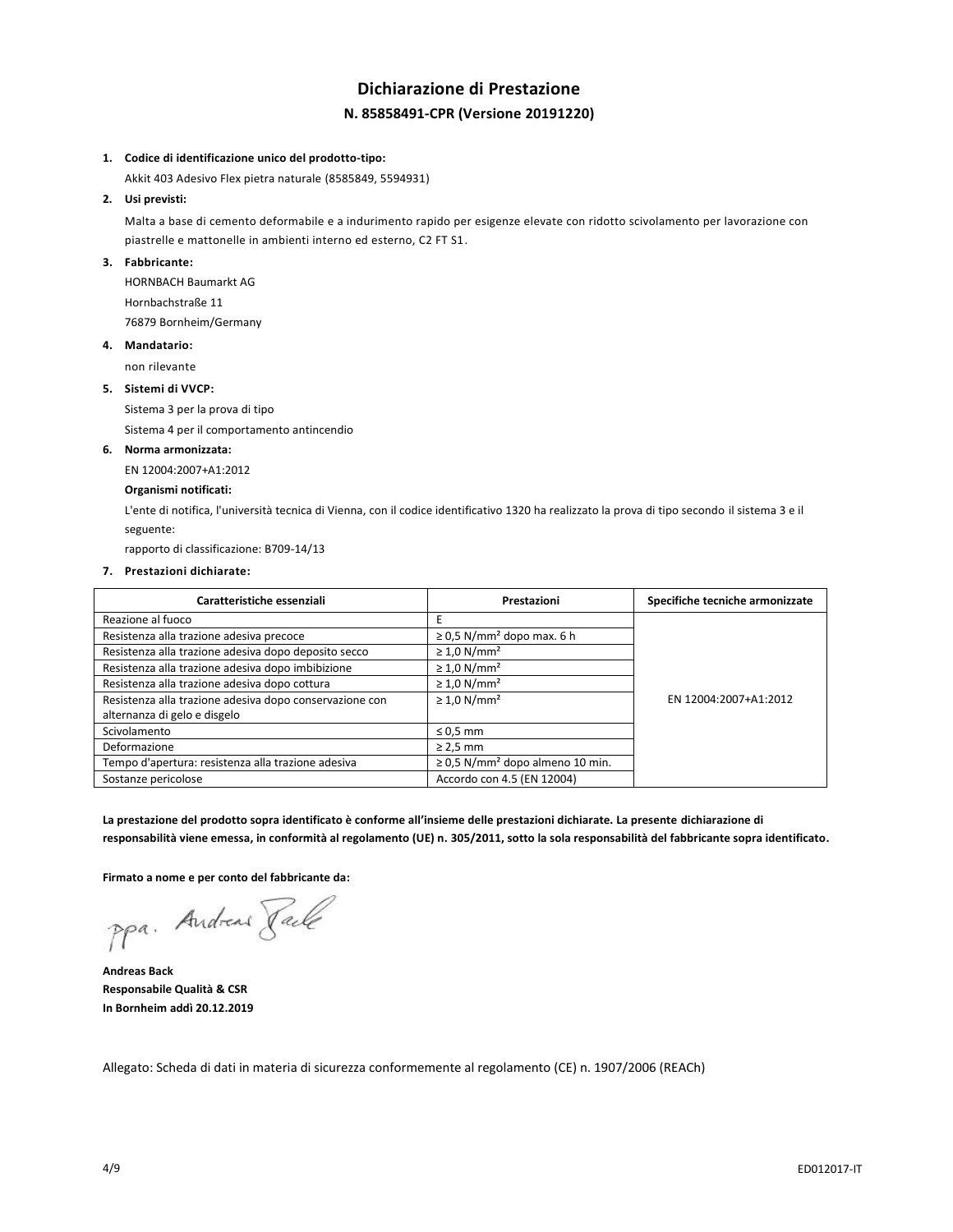# **Prestatieverklaring Nr. 85858491-CPR (Versie 20191220)**

## **1. Unieke identificatiecode van het producttype:**

Akkit 403 Flexibele tegelijm voor natuursteen (8585849, 5594931)

## **2. Beoogd(e) gebruik(en):**

Vervormbare, snel uithardende cementhoudende mortel voor verhoogde eisen met verminderde uitzakking, voor het verlijmen van tegels en platen binnen- en buitenshuis, C2 FT S1.

### **3. Fabrikant:**

HORNBACH Baumarkt AG Hornbachstraße 11 76879 Bornheim/Germany

## **4. Gemachtigde:**

niet relevant

#### **5. Het system of de systemen voor de beoordeling en verificatie van de prestatiebestendigheid:**

Systeem 3 voor de typetest

Systeem 4 voor het brandgedrag

### **6. Geharmoniseerde norm:**

EN 12004:2007+A1:2012

## **Aangemelde instantie(s):**

De aangemelde instantie, de Technische Universität Wien, met het identificatienummer 1320 heeft de typetest volgens het systeem 3 uitgevoerd en het volgende verstrekt:

classificatie rapport: B709-14/13

## **7. Aangegeven prestatie(s):**

| Essentiële kenmerken                                | Vermogen                                        | Geharmoniseerde<br>technische specificatie |
|-----------------------------------------------------|-------------------------------------------------|--------------------------------------------|
| Brandgedrag                                         |                                                 |                                            |
| Vroege hechttreksterkte                             | $\geq$ 0.5 N/mm <sup>2</sup> uiterlijk na 6 uur |                                            |
| Hechttreksterkte na droge opslag                    | $\geq 1.0$ N/mm <sup>2</sup>                    |                                            |
| Hechttreksterkte na natte opslag                    | $\geq 1.0$ N/mm <sup>2</sup>                    |                                            |
| Hechttreksterkte na warme opslag                    | $\geq 1.0$ N/mm <sup>2</sup>                    |                                            |
| Hechttreksterkte na opslag bij vorst-/dooiwisseling | $\geq 1.0$ N/mm <sup>2</sup>                    | EN 12004:2007+A1:2012                      |
| Wegglijden                                          | $\leq 0.5$ mm                                   |                                            |
| Vervorming                                          | $\geq$ 2.5 mm                                   |                                            |
| Open tijd: Hechttreksterkte                         | $\geq$ 0.5 N/mm <sup>2</sup> na minstens 10 min |                                            |
| Gevaarlijke substanties                             | In overeenstemming met 4.5<br>(EN 12004)        |                                            |

**De prestaties van het hierboven omschreven product zijn conform de aangegeven prestaties. Deze prestatieverklaring wordt in overeenstemming met Verordening (EU) nr. 305/2011 onder de exclusieve verantwoordelijkheid van de hierboven vermelde fabrikant verstrekt.**

**Ondertekend voor en namens de fabrikant door:**

ppa. Andreas Pale

**Andreas Back hoofd Kwaliteitsmanagement & CSR Te Bornheim op 20.12.2019**

Bijlage: Veiligheidsinformatieblad volgens de verordening (EG) nr. 1907/2006 (REACh)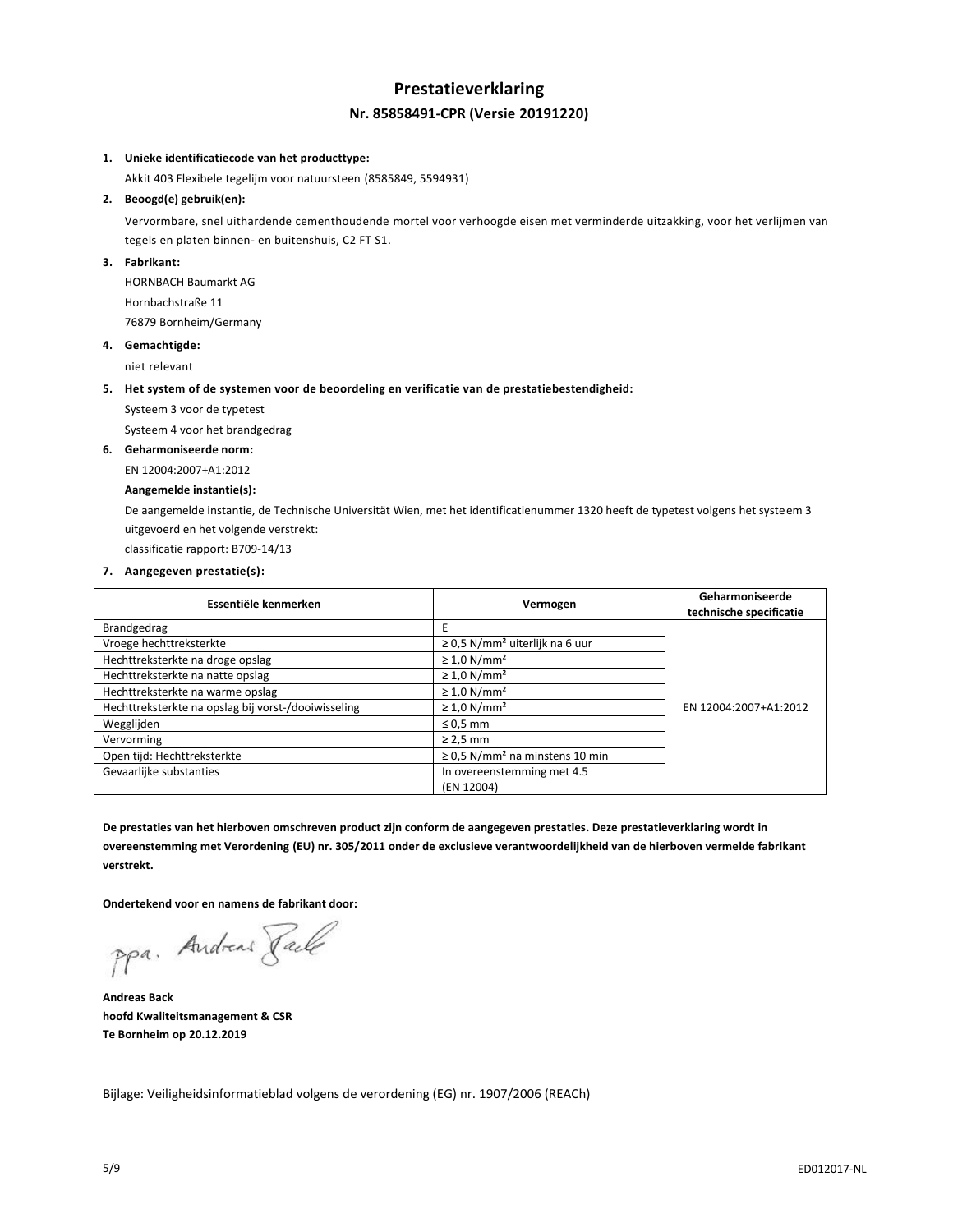# **Prestandadeklaration Nr 85858491-CPR (Version 20191220)**

## **1. Produkttypens unika identifikationskod:**

Akkit 403 Flexlim för natursten (8585849, 5594931)

## **2. Avsedd användning/avsedda användningar:**

Formbar snabbt härdande cementhaltigt murbruk för högre krav med mindre glidrisk för arbeten med golvplattor och kakel för inom- och utomhusbruk, C2 FT S1.

## **3. Tillverkare:**

HORNBACH Baumarkt AG Hornbachstraße 11 76879 Bornheim/Germany

#### **4. Tillverkarens representant:**

ej relevant

#### **5. System för bedömning och fortlöpande kontroll av prestanda:**

System 3 för typprovning

System 4 för förhållningssätt vid brand

### **6. Harmoniserad standard:**

EN 12004:2007+A1:2012

## **Anmält/anmälda organ:**

Det officiella certifieringsorganet, Tekniska Universitetet i Wien, med ID-nummer 1320 har utfört typprovningen enligt system 3 och har utställt följande:

klassificeringsrapport: B709-14/13

#### **7. Angiven prestanda:**

| Väsentliga kännetecken                                        | Prestanda                                       | <b>Harmoniserad teknisk</b><br>specifikation |
|---------------------------------------------------------------|-------------------------------------------------|----------------------------------------------|
| Förhållningssätt vid brand                                    | E                                               |                                              |
| Tidig häftdraghållfasthet                                     | $\geq$ 0.5 N/mm <sup>2</sup> senast efter 6 h   |                                              |
| Häftdraghållfasthet efter torrlagring                         | $\geq 1.0$ N/mm <sup>2</sup>                    |                                              |
| Häftdraghållfasthet efter lagring i vatten                    | $\geq 1.0$ N/mm <sup>2</sup>                    |                                              |
| Häftdraghållfasthet efter varmlagring                         | $\geq 1.0$ N/mm <sup>2</sup>                    | EN 12004:2007+A1:2012                        |
| Häftdraghållfasthet efter lagring vid omväxlande frost och tö | $\geq 1.0$ N/mm <sup>2</sup>                    |                                              |
| glida av                                                      | $\leq 0.5$ mm                                   |                                              |
| Deformering                                                   | $\geq$ 2,5 mm                                   |                                              |
| Oppentid: Häftdraghållfasthet                                 | $\geq$ 0,5 N/mm <sup>2</sup> efter minst 10 min |                                              |
| Farliga substanser                                            | Överensstämmelse med 4.5 (EN 12004)             |                                              |

**Prestandan för ovanstående produkt överensstämmer med den angivna prestandan. Denna prestandadeklaration har utfärdats i enlighet med förordning (EU) nr 305/2011 på eget ansvar av den tillverkare som anges ovan.**

**Undertecknad på tillverkarens vägnar av:**

ppa. Andreas Pale

**Andreas Back ledare för kvalitetsmanagement & CSR Bornheim den 20.12.2019**

Bilaga: Säkerhetsdatablad enligt förordning (EG) nr 1907/2006 (REACh)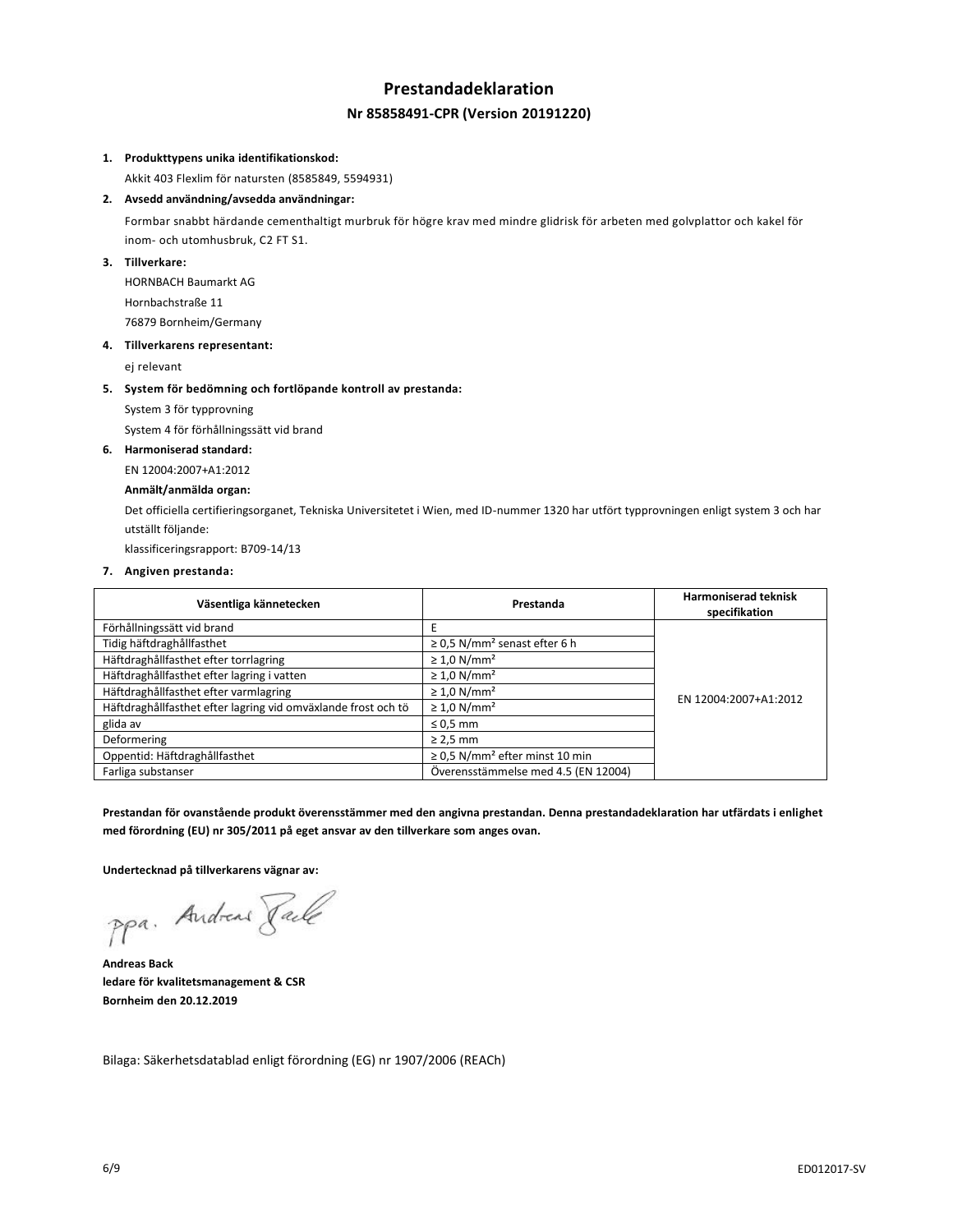# **Prohlášení o Vlastnostech č. 85858491-CPR (Verze 20191220)**

## **1. Jedinečný identifikační kód typu výrobku:**

Akkit 403 Lepicí malta Flex Natur (8585849, 5594931)

## **2. Zamýšlené/zamýšlená použití:**

Flexibilní rychletvrdnoucí malta s obsahem cementu pro zvýšené požadavky se sníženým skluzem pro práce s obklady a deskami ve vnitřních i venkovních prostorách, C2 FT S1.

## **3. Výrobce:**

HORNBACH Baumarkt AG Hornbachstraße 11 76879 Bornheim/Germany

### **4. Zplnomocněný zástupce:**

irelevantní

## **5. Systém/systémy POSV:**

Systém 3 pro typovou zkoušku

Systém 4 pro požární vlastnosti

## **6. Harmonizovaná norma:**

EN 12004:2007+A1:2012

## **Oznámený subjekt/oznámené subjekty:**

Notifikované místo, Technická univerzita Vídeň, s identifikačním číslem 1320 provedlo typovou zkoušku podle systému 3 a vystavilo následující:

klasifikační zpráva: B709-14/13

## **7. Deklarovaná vlastnost/Deklarované vlastnosti:**

| Podstatné vlastnosti                                  | Výkon                                          | Harmonizovaná technická specifikace |
|-------------------------------------------------------|------------------------------------------------|-------------------------------------|
| Požární vlastnosti                                    |                                                |                                     |
| Přídržnost v čerstvém stavu                           | $\geq$ 0,5 N/mm <sup>2</sup> po nejpozději 6 h |                                     |
| Přídržnost po skladování v suchu                      | $\geq 1.0$ N/mm <sup>2</sup>                   |                                     |
| Přídržnost po skladování ve vodě                      | $\geq 1.0$ N/mm <sup>2</sup>                   |                                     |
| Přídržnost po skladování v teple                      | $\geq 1.0$ N/mm <sup>2</sup>                   | EN 12004:2007+A1:2012               |
| Přídržnost po skladování se zmrazováním/rozmrazováním | $\geq 1.0$ N/mm <sup>2</sup>                   |                                     |
| Sesouvání                                             | $\leq 0.5$ mm                                  |                                     |
| Deformace                                             | $\geq$ 2,5 mm                                  |                                     |
| Doba zpracovatelnosti: Přídržnost                     | $\geq$ 0.5 N/mm <sup>2</sup> po min. 10 min.   |                                     |
| Nebezpečné látky                                      | Shoda s 4.5 (EN 12004)                         |                                     |

**Vlastnosti výše uvedeného výrobku jsou ve shodě se souborem deklarovaných vlastností. Toto prohlášení o vlastnostech se v souladu s nařízením (EU) č. 305/2011 vydává na výhradní odpovědnost výrobce uvedeného výše.**

**Podepsáno za výrobce a jeho jménem:**

ppa. Andreas Face

**Andreas Back vedoucí oddělení kvality & CSR V Bornheim dne 20.12.2019**

Příloha: Bezpečnostní datový list podle vyhlášky (ES) č. 1907/2006 (REACh)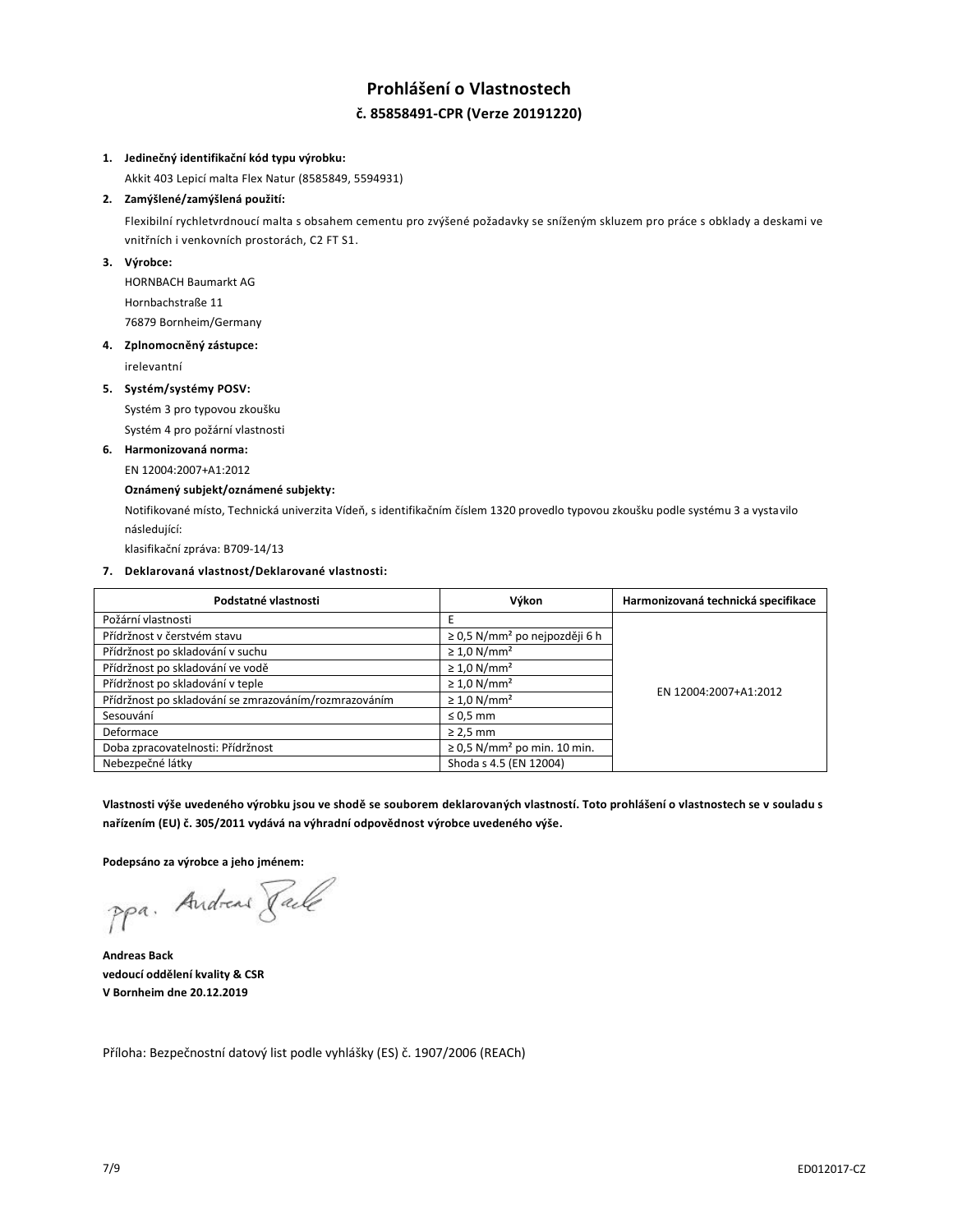# **Vyhlásenie o Parametroch č. 85858491-CPR (Verzia 20191220)**

### **1. Jedinečný identifikačný kód typu výrobku:**

Akkit 403 Pružné lepidlo na prírodný kameň (8585849, 5594931)

# **2. Zamýšľané použitie/použitia:**

Tvarovateľná rýchlo tvrdnúca malta s obsahom cementu pre zvýšené požiadavky so znížením šmýkaním na činnosti s dlaždicami a obkladačkami v interiéri a exteriéri, C2 FT S1.

## **3. Výrobca:**

HORNBACH Baumarkt AG Hornbachstraße 11 76879 Bornheim/Germany

## **4. Splnomocnený zástupca:**

irelevantný

### **5. Systém(-y) posudzovania a overovania nemennosti parametrov:**

Systém 3 na skúšku typu

Systém 4 pre správanie sa pri požiari

## **6. Harmonizovaná norma:**

EN 12004:2007+A1:2012

### **Notifikovaný(-é) subjekt(-y):**

Notifikačné miesto, Technická univerzita Viedeň, s identifikačným číslom 1320 skúšku typu podľa systému 3 a vydalo nasledovné: klasifikačná správa: B709-14/13

### **7. Deklarované parametre:**

| Podstatné znaky                                      | Výkon                                         | Harmonizované technické<br>špecifikácie |
|------------------------------------------------------|-----------------------------------------------|-----------------------------------------|
| Správanie sa pri požiari                             |                                               |                                         |
| Skorá odolnosť proti priľnutiu                       | $\geq$ 0,5 N/mm <sup>2</sup> po najneskôr 6 h |                                         |
| Priľnavosť vrstiev po uskladnení na suchom mieste    | $\geq 1.0$ N/mm <sup>2</sup>                  |                                         |
| Priľnavosť vrstiev po uskladnení vo vode             | $\geq 1.0$ N/mm <sup>2</sup>                  |                                         |
| Priľnavosť vrstiev po uskladnení v teple             | $\geq 1.0$ N/mm <sup>2</sup>                  | EN 12004:2007+A1:2012                   |
| Priľnavosť vrstiev po uskladnení pri zmene mráz/rosa | $\geq 1.0$ N/mm <sup>2</sup>                  |                                         |
| Sklznutie                                            | $\leq 0.5$ mm                                 |                                         |
| Deformácia                                           | $\geq$ 2,5 mm                                 |                                         |
| Otvorená doba: Priľnavosť vrstiev                    | $\geq$ 0,5 N/mm <sup>2</sup> po min. 10 min   |                                         |
| Nebezpečné látky                                     | Zhoda so 4.5 (EN 12004)                       |                                         |

**Uvedené parametre výrobku sú v zhode so súborom deklarovaných parametrov. Toto vyhlásenie o parametroch sa v súlade s nariadením (EU) č. 305/2011 vydáva na výhradnú zodpovednosť uvedeného výrobcu.**

**Podpísal(-a) za a v mene výrobcu:**

ppa. Andreas Face

**Andreas Back vedúci manažmentu kvality & CSR V Bornheim dňa 20.12.2019**

Príloha: Bezpečnostný dátový list podľa vyhlášky (EÚ) č. 1907/2006 (REACh)